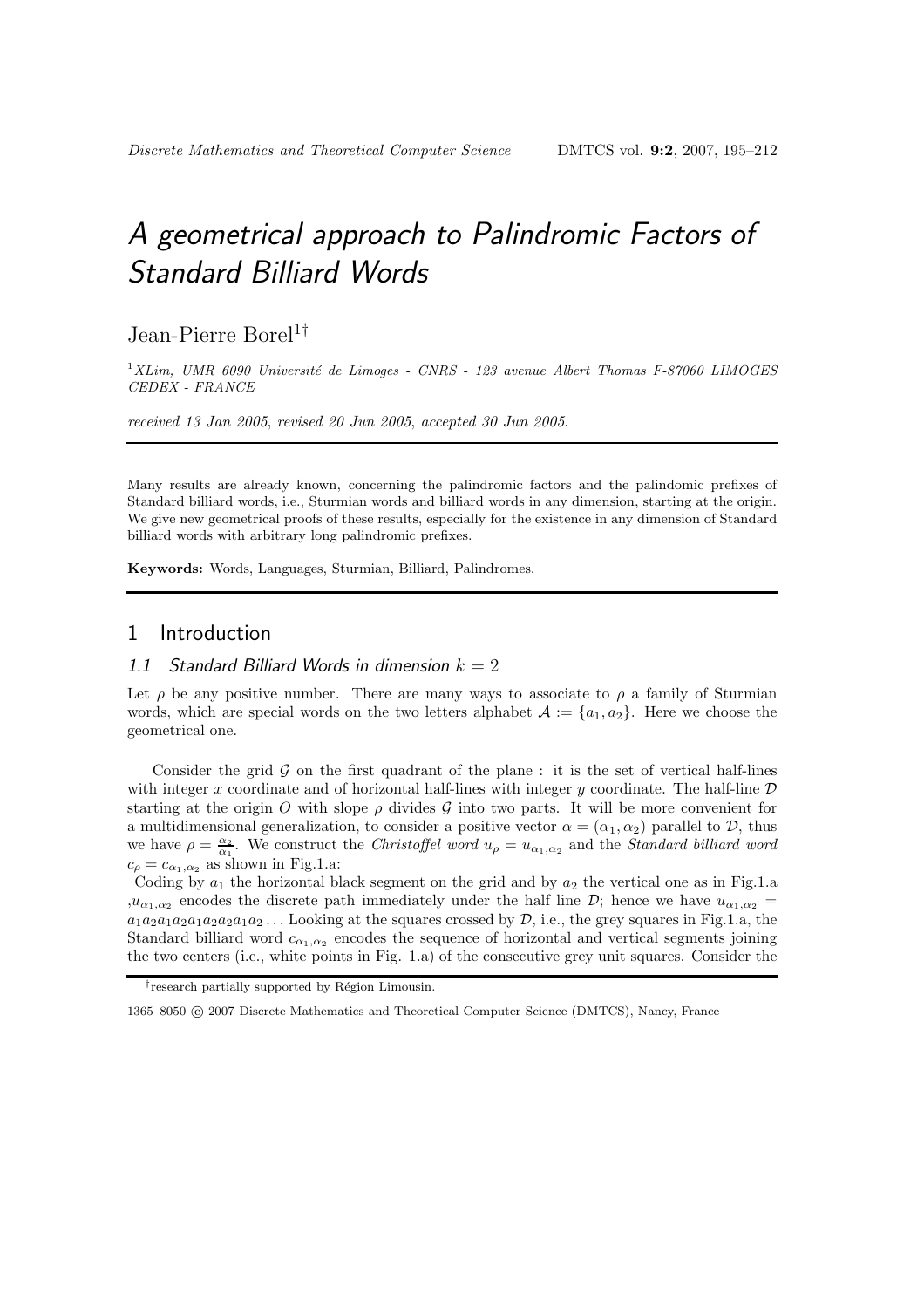

**Fig. 1:** Two and three-letters Billiard Words

first path. Cancelling the first horizontal segment, and then translating by vector  $\left(-\frac{1}{2},\frac{1}{2}\right)$ , we obtain the new path, hence we have  $u_{\alpha_1,\alpha_2} = a_1 c_{\alpha_1,\alpha_2}$ .

Consider now a mobile point  $P$ , starting from the origin  $O$  and moving on  $D$  up to infinity. This point intersects successively horizontal and vertical parts of the grid, the corresponding position are the black points in Fig.1.a. We encode now by  $a_1$  an intersection point (black point) on a vertical line of the grid, and by  $a_2$  an intersection point on an horizontal line. As P goes from O up to infinity, we get an infinite word on A which is the Standard billiard word  $c_{\alpha_1,\alpha_2}$ . So these words are also called *cutting sequences* or *billiard words* starting at the origin, and denoted by c.... These two geometrical constructions of Standard billiard words are useful in any dimension. In this paper, we shall use the second one.

General Sturmian words can be obtained in the same way, using arbitrary lines  $\mathcal D$  of positive slope  $\rho$ . The set of factors of these words depends only on the slope  $\rho$ , so that factors of Sturmian words are factors of the Christoffel word. In this paper, we consider only *Standard* words, i.e., those corrresponding to the half-lines starting from he origin.

Christoffel words have been known since Bernoulli. They have been introduced in [8], and have many applications in mathematics and physics : they are related to continuous fraction expansions, Farey sequences, and the Stern-Brocot tree, see [6] and [14] for the later. General presentations of Christoffel and Sturmian words can be found in [1], [5] or [17].

# 1.2 Standard Billiard Words in dimension  $k \geq 3$

Let D be the half-line of origin O in the k-dimensional space, and parallel to vector  $(\alpha_1, \alpha_2, \ldots, \alpha_k)$ , with positive  $\alpha_i$ . We consider the sequence of k-dimensional unit cubes, or "k-cubes", crossed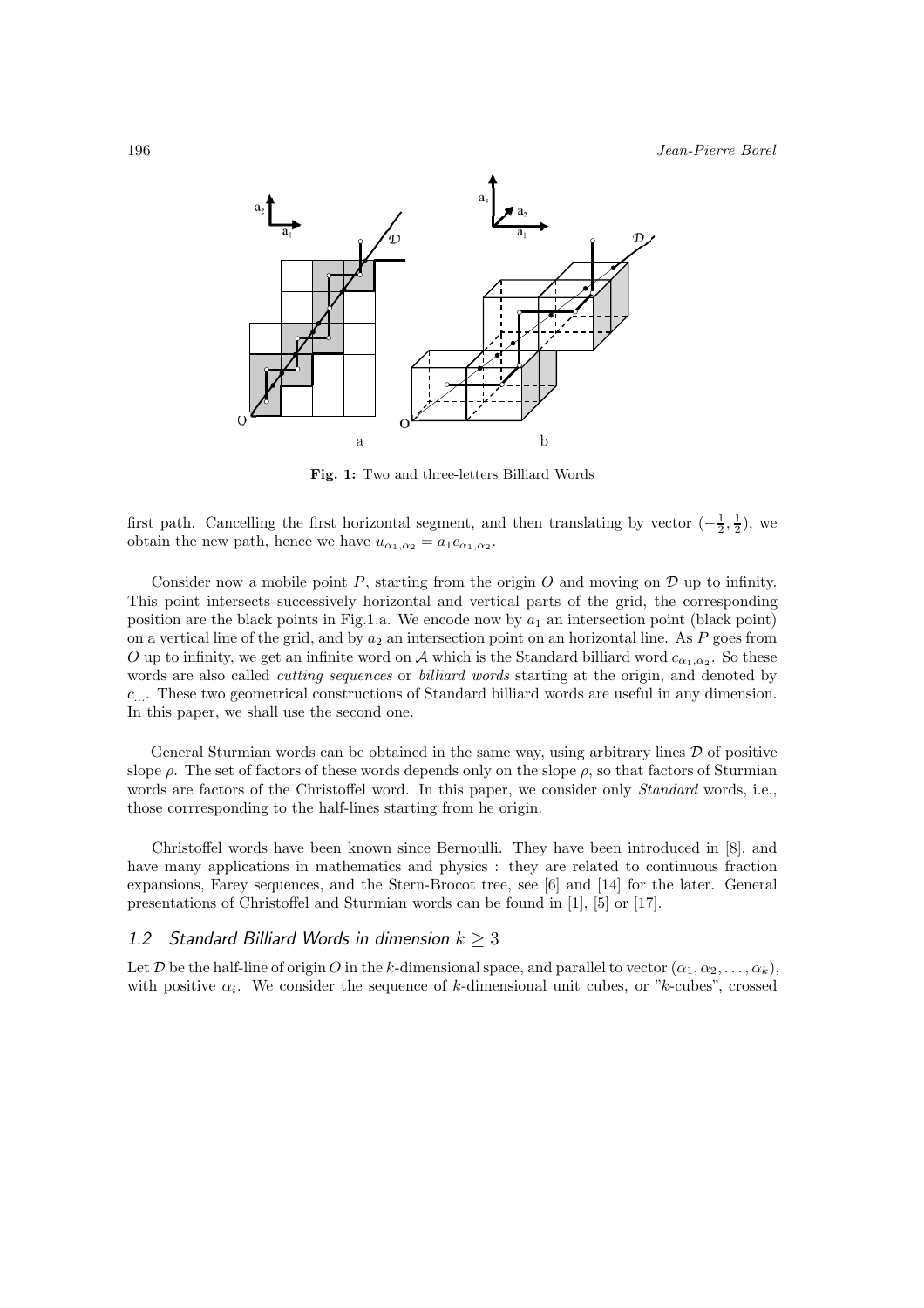by  $\mathcal{D}$ , and the "k-facets" joining each k-cube to the next : a k-facet is the subset of the k-cube formed by all the points having a fixed integer *i*-th coordinate, there are 2 k-facets for each i, and so each  $k$ -cube has  $2k$  k-facets.

In Fig.1.b, in dimension  $k = 3$ , the half-line D crosses the six 3-cubes which are represented in the figure.

Looking again to the sequence of intersection points (the black points in Fig.1.b), and coding these points by  $a_i$ , when the *i*-th coordinate is an integer for the corresponding k-facet, we obtain an infinite word on the alphabet  $\mathcal{A}_k := \{a_1, a_2, \ldots, a_k\}$ . This word is the Standard billiard word associated to  $D$ . This word also encodes, as in dimension 2, the sequence of segments between the centers of consecutive crossed  $k$ -cubes (the white points in Fig.1.b).

This Standard billiard word is denoted by  $c_{\alpha_1,\alpha_2,\dots,\alpha_k}$ . The example given in Fig.1.b corresponds to  $c_{\alpha_1,\alpha_2,\alpha_3} = a_1a_2a_3a_1a_2a_3\dots$ 

This works as soon as one has:

$$
\frac{\alpha_i}{\alpha_j} \notin \mathbb{Q}, 1 \le i < j \le k. \tag{1}
$$

Indeed in this case, each k-facet is crossed in its interior, so that the corresponding intersection point belongs to a unique  $k$ -facet, so that the index i is unique and well-defined. This condition already holds if we have:

the  $\alpha_i$ 's are Q-linearly independents (2)

and these two conditions are the same only in dimension 2. In many cases in the following, we use the stronger condition (2), and we say that  $(\alpha_1, \alpha_2, \ldots, \alpha_k)$  is *totally irrational*, see [2].

# *1.3 Classical Results*

Standard billiard words and Sturmian words have been intensively studied in any dimension. These studies specially consider the language of these words, i.e., the set of factors, and the complexity of these words, i.e., the numbers of factors of length n, for any  $n$ .

In dimension  $k = 2$  there are exactly  $n + 1$  factors of length n, and this can be used to characterize Sturmian words; moreover, they appear as the words of minimal complexity, except for ultimate periodic words. In dimension  $k = 3$ , there are  $n^2 + n + 1$  factors of length n, see [2], and

 $\boldsymbol{n}$ 

$$
\sum_{i=0}^{\min(k-1,n)} i! \binom{k-1}{i} \binom{n}{i}
$$

in any dimension  $k$ , see [3]. Hypothesis (2) is a necessary condition for these results: it is possible to get some Standard billiard words having exactly 6 factors of length 2, in dimension 3, using only hypothesis (1) (unpublished).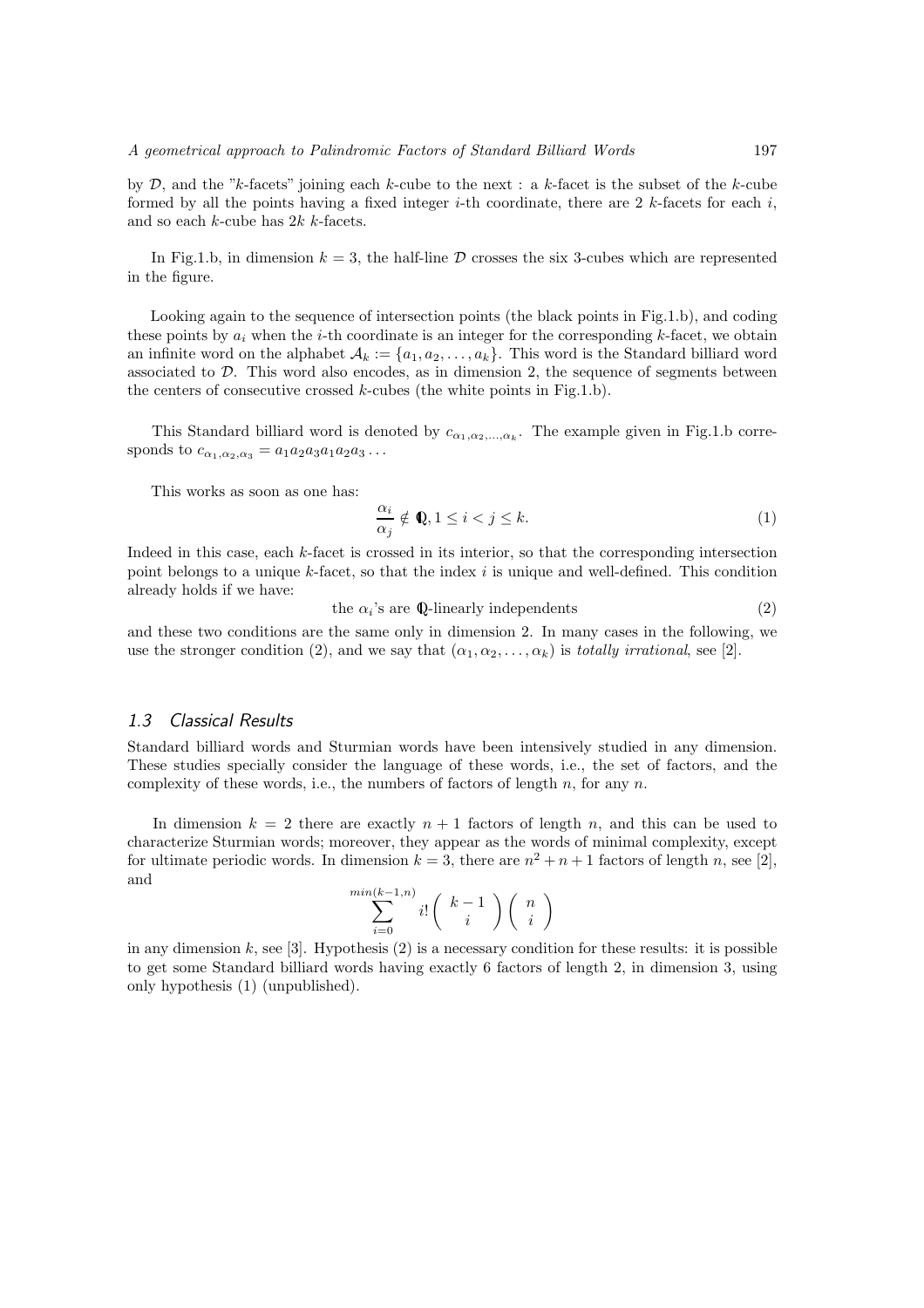# 2 Palindromic Factors and Palindromic Prefixes: main Results

Looking for palindromic factors of Standard billiard words, the situation is the same in any dimension. But the situation is quite different if we only consider palindromic prefixes.

**Theorem 1** *With the strong irrationality hypothesis (2), the Standard billiard word*  $c_{\alpha_1,\alpha_2,...,\alpha_k}$ *contains:*

- *for any even integer* n*, a unique palindromic factor of length* n*, whose center is the only pair of letters* aa *which belongs to the language of*  $c_{\alpha_1,\alpha_2,\dots,\alpha_k}$ ;
- *for any odd integer* n*, and for each letter* a *in the alphabet* A*, a unique palindromic factor of length* n *in which the letter* a *is in central position.*

This Theorem can be found in [7] in the general case. Proof is an easy generalisation of the proof in dimension 2. We say that a factor w of a finite word u is a *central factor* when we have  $v = v_1 w v_2$  with  $|v_1| = |v_2|$ , and we call *center of* v the central factor of v of length 1 or 2, as  $|v|$  is odd or even. This result implies that whenever we have two palindromic factors of a given Standard billiard word, and with the same center, then the shorter one is a central factor of the longuer one.

In dimension 2, any palindromic factor of a Standard billiard word is a central factor of a palindromic prefix of this Standard billiard word. This result is proved in [10], and a geometrical proof is given in [7]. This result cannot be extended to dimension  $k \geq 3$ , according to the finite number of palindromic prefixes in general case, see the Theorem below.

It is also possible to obtain a characterization of Sturmian words in dimension 2, using properties on the first occurence of each palindromic factor in the word, see [13]. Note that condition  $(2)$  is necessary to get these results: if we suppose only  $(1)$ , it is possible to obtain some Standard billiard words in dimension  $k = 3$  without any palindromic factors of even length, and in dimension  $k = 4$  some Standard billiard words having only finitely many palindromic factors (unpublished).

**Theorem 2** *With the strong irrationality hypothesis (2),*

- *in dimension*  $k = 2$ , each Standard billiard word has infinitely many palindromic prefixes; *the length of these palindromic prefixes can be deduced from the sequence of main and intermediate convergents, using the continued fraction expansion of the slope* ρ *of the line* D*;*
- *in dimension*  $k \geq 3$ *, the set of vectors*  $(\alpha_1, \alpha_2, \ldots, \alpha_k)$  *such that*  $c_{\alpha_1, \alpha_2, \ldots, \alpha_k}$  *has infinitely many palindromic prefixes is a negligible set, looking to the Lebesgue measure on the kdimensional unit sphere. However, this set is dense on the positive part of this unit sphere.*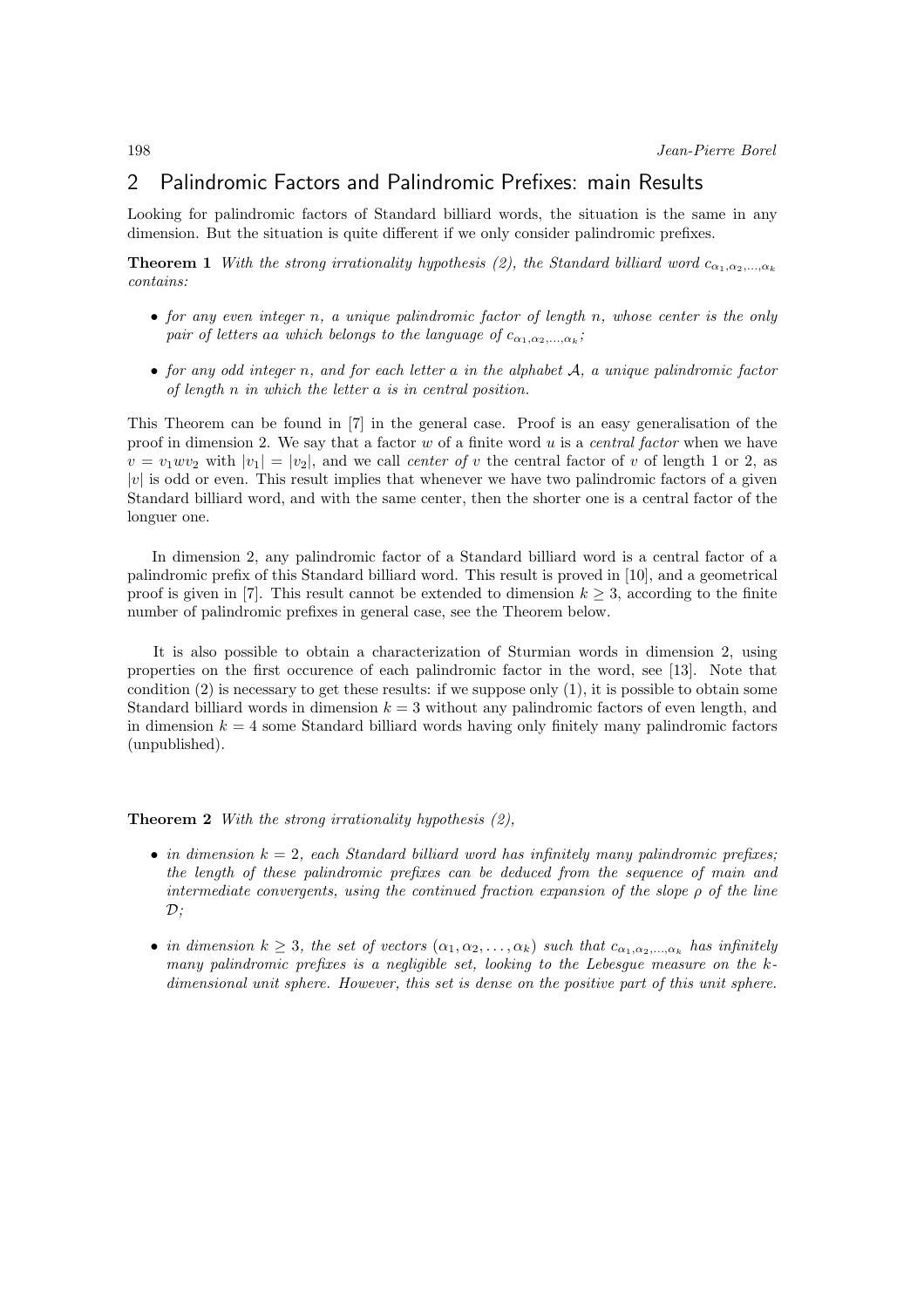In dimension 2, many proofs of this Theorem have been given, for example in [4], [10], [11], [12], [16], with various approaches. In the multidimensional case  $k \geq 3$ , it has been proved in [7]. Essentially, the problem is to "synchronize" (see [7]) the convergents of the continued fraction expansion of the ratios  $\frac{\alpha_i}{\alpha_j}$ . The existence of such a synchronization is related to probabilistic considerations on these convergents, and is an exceptional case. The density follows from an explicit construction of "good" vectors  $(\alpha_1, \alpha_2, \ldots, \alpha_k)$ .

In this paper, we show that we can obtain these results by using only the geometrical approach of Standard billiard words : the two results above are proved in dimension 2, and the existence and the density property in dimension  $k \geq 3$ , for Standard billiard words with infinitely many palindromic prefixes.

# 3 A geometrical Characterization of Palindromic Prefixes

# *3.1 Some kinds of Integer Points*

**Definition 1** *Let*  $M = (x_1, x_2, \ldots, x_k) \in R \frac{k}{+}$  *be a k-dimensional point with positive coordinates. Such a point is called:*

- $a$  2*-integer point when at least two coordinates*  $x_j$  *are positive integers;*
- *a visible point whenever there are no* 2*-integer points* N *on the segment* OM*, except for the endpoints* O *and in some cases* M*;*
- *an integer point whenever all its coordinates are positive integers;*
- *a visible integer point when it is both visible and integer.*

The condition (1) of irrationnality, which allows to define the Standard billiard word  $c_{\alpha_1,\alpha_2,...,\alpha_k}$ , corresponds to the non-existence of 2-integer points on the half-line  $D$ , except for the origin  $O$ .

A visible integer point  $M$  is a point whose coordinates  $m_j$  are pairwise coprimes positive integers, and this property corresponds to the following geometrical property: the segment OM crosses the  $k$ -cubes only in the interior of  $k$ -facets. As before, we can encode the finite sequence of these intersection on the alphabet A. The corresponding word, of length  $\sum_{j=1}^{k} (m_j - 1)$ , is called a *finite Standard billiard word* and denoted by  $c_M$ . It has been pointed by Jean Berstel, in the beginning of the nineties, that:

**Proposition 1** For any visible integer point M, the finite Standard billiard word  $c_M$  is a palin*dromic word.*

Proof The geometrical proof is immediate. Consider the mid-point I of the segment OM, and all the intersection points between  $OM$  and the k-facets. I is a center of symmetry of the figure (see Fig.2). The two segments OM and MO have the same encoded sequence of intersection points with the grid, so the reverse word  $\widetilde{c_M}$  and  $c_M$  are the same, and this word is a palindrome.  $\Box$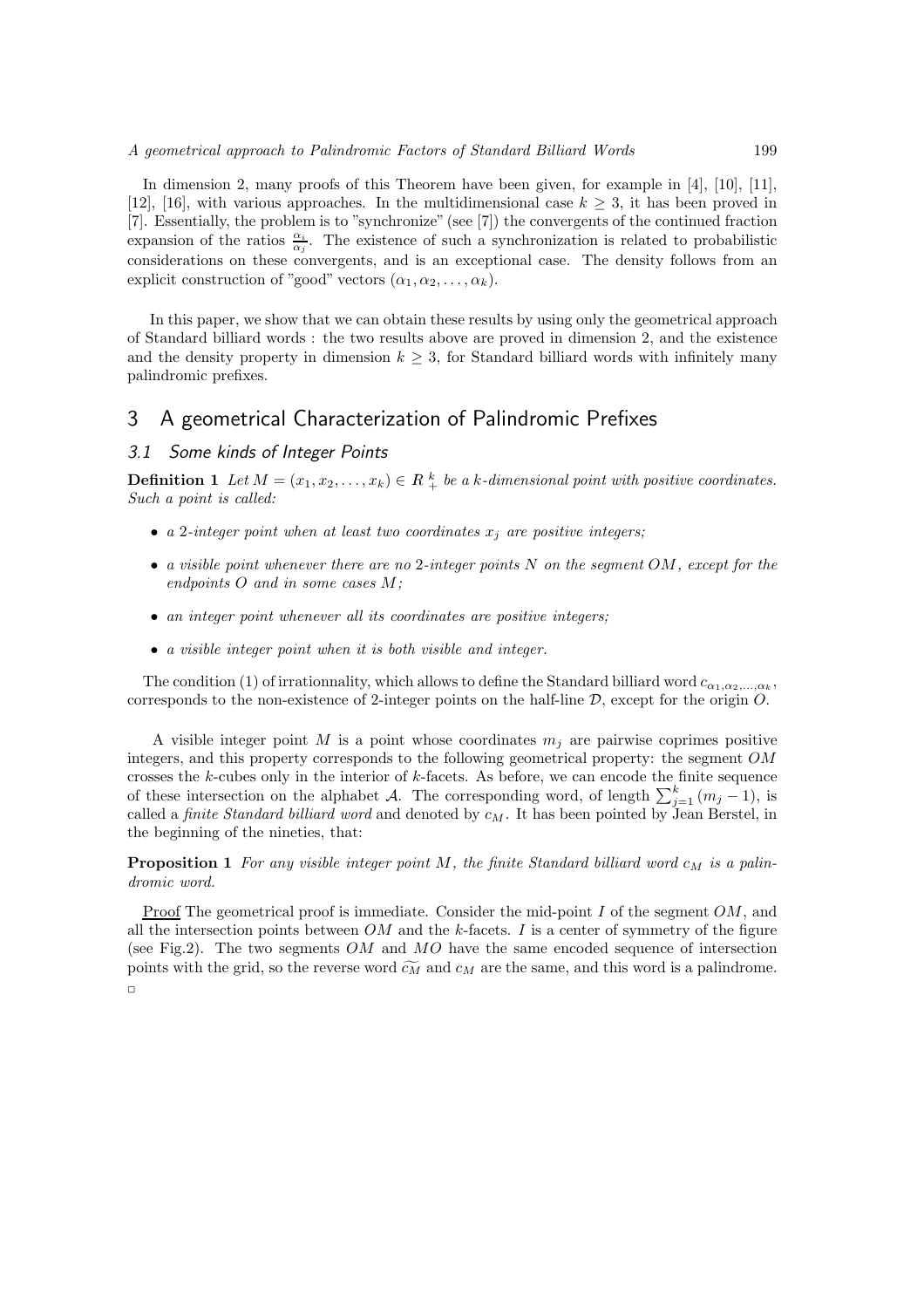

**Fig. 2:** Symmetry and Palindromicity

The following definition has been introduced in [7], and the corresponding points play a crucial role in the sequel.

**Definition 2** *Let us consider a vector*  $(\alpha_1, \alpha_2, \ldots, \alpha_k)$  *satisfying condition* (1), an integer point M*, and the point* H *which is the second intersection point between* D *and the rectangle parallelepided whose edges are parallel to the axes, and whose* OM *is the main diagonal. The integer point* M *is called an integer prefix point of* D *when the triangle* OHM *does not contain any* 2*-integer points, except for* O *and* M*.*

It can be noticed that, in dimension 2, we can replace in the definition above the point  $H$  either by the orthogonal projection  $H'$  of M on D, or by the intersection point  $H''$  between D and the sphere of center O and radius  $OM$ : the segment  $HH''$  contains  $H'$ , and it remains in the unit cube whose  $M$  is a vertex (see Fig.3).

#### *3.2 Palindromic Prefixes and Integer Prefix Points*

The two following results give the relation between the palindromic prefix factors of Standard billiard words and the integer prefix points of the corresponding half-line.

**Proposition 2** Let  $M = (m_1, m_2, \ldots, m_k)$  be any integer point and D any half-line parallel to *vector*  $(\alpha_1, \alpha_2, \ldots, \alpha_k)$  *satisfying the irrationality condition* (1). The following properties are the *same:*

- M *is an integer prefix point of* D*;*
- $c_M$  *is a palindromic prefix factor of*  $c_{\alpha_1,\alpha_2,\dots,\alpha_k}$ *.*

This result, which is proved in  $[7]$ , has an immediate geometric proof: let  $M$  be any integer prefix point of  $D$ . Consider  $H$  as above, and a point  $N$  moving continuously on the segment  $MH$  from M to H. Then the segment ON remains in the triangle OMH, so that OH and OM have the same encoding sequence of intersection points with the interiors of k-facets, and the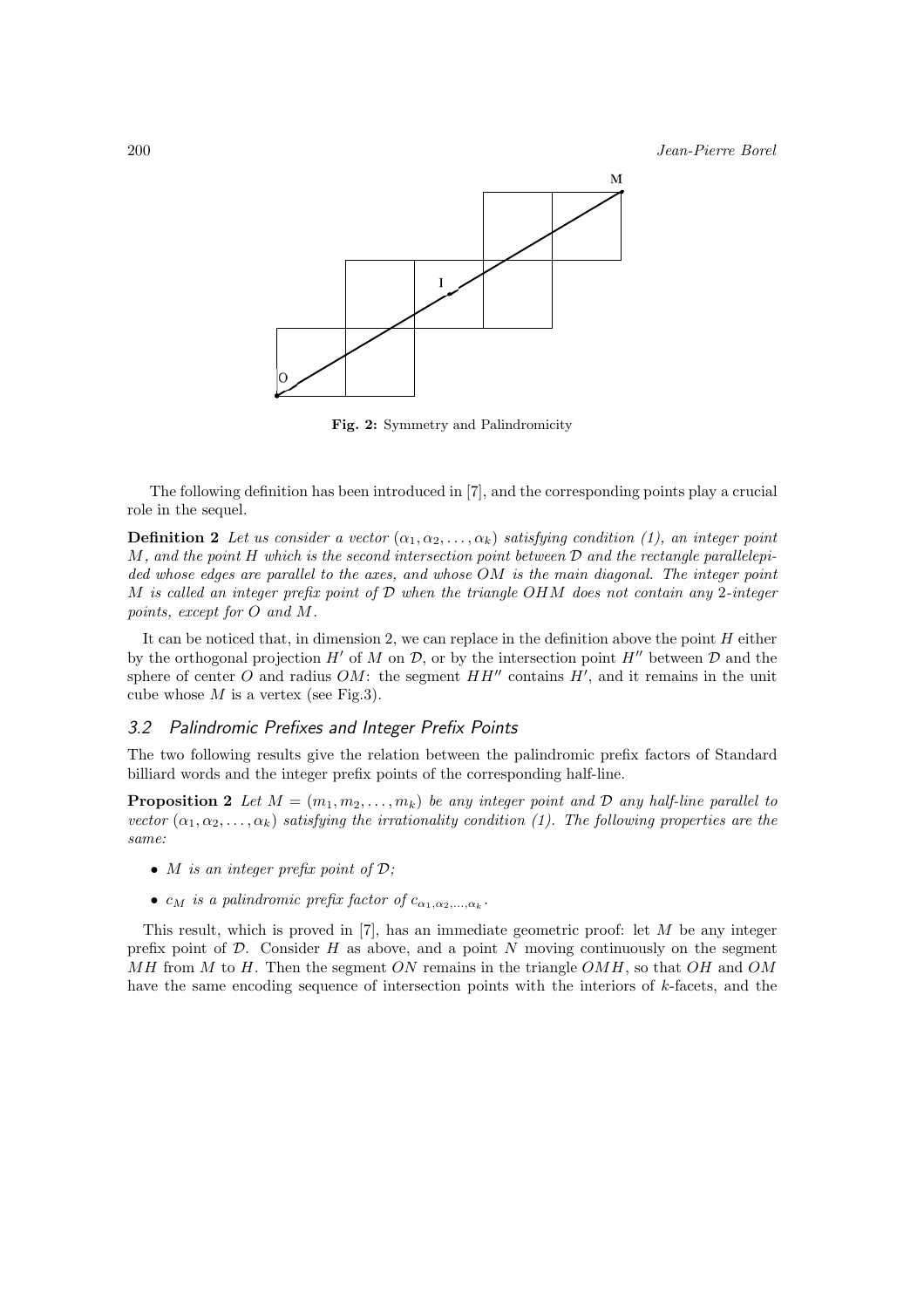palindromic word  $c_M$  encodes  $OH$ , hence it is a prefix factor of  $c_{\alpha_1,\alpha_2,\dots,\alpha_k}$ .

The converse is a special case of the following.

**Proposition 3** Let D be any half-line parallel to vector  $(\alpha_1, \alpha_2, \ldots, \alpha_k)$  satisfying the irrational*ity condition (1), and u a palindromic prefix factor of the Standard billiard word*  $c_{\alpha_1,\alpha_2,\dots,\alpha_k}$ . *Then the integer point* M whose coordinates are the positive integers  $m_j := |u|_{a_j} + 1$  is an integer *prefix point of* D*.*

We denote as usual by  $|u|_a$  the number of occurences of the letter a in the finite word u, for any  $a \in \mathcal{A}$ .

Observe that, using the proposition above, this implies that  $u = c_M$ : indeed, u and  $c_M$  are two prefixes of the same Standard billiard word, with the same length.

Proof We prove this result at first in the two dimensional case, and then use the *projections*  $\pi_{ij}$  (see [7]), defined as follow for any  $1 \leq i < j \leq k$ :

- on finite and infinite words, by  $u_{ij} := \pi_{ij}(u)$  is the word on  $\mathcal{A}_{ij} := \{a_i, a_j\}$  obtained by cancelling in u any letter except  $a_i$  and  $a_j$ ;
- on  $R_{+}^{k}$ , by  $\pi_{ij}(x_1, x_2, \ldots, x_k) := (x_i, x_j)$ , which belongs to the plane  $\Pi_{ij}$ ;
- on the set of vectors  $(\alpha_1, \alpha_2, \ldots, \alpha_k)$  in  $R^k_+$ , by  $\pi_{ij}(\alpha_1, \alpha_2, \ldots, \alpha_k) := (\alpha_i, \alpha_j)$ .

### 3.2.1 The case of Dimension  $k = 2$

Let u be a palindromic prefix factor of the Standard billiard word  $c_{\alpha_1,\alpha_2}$ , and M the integer point whose coordinates are  $(|u|_{a_1} + 1, |u|_{a_2} + 1)$ . *u* is a prefix factor of the Standard billiard word, hence  $D$  crosses the grey square on Fig.3, whose  $M$  is the right upper vertex. Fig.3 corresponds to the case  $c_{\alpha_1,\alpha_2} = a_1a_2a_1a_1a_2a_1a_2...$  and  $u = a_1a_2a_1a_1a_2a_1$ . The letter  $a_2$  following u in  $c_{\alpha_1,\alpha_2}$ shows that  $D$  crosses the horizontal upper side of the grey square. We use the mid-point  $I$  of the segment  $OM$  as a center of symmetry for the figure. Consider the symetric point  $G$  of  $H$ with respect to  $I$ : this point is on the x-axis, on the first unit segment. The open segment  $OH$ crosses the grid  $m_1 + m_2 - 2$  times, i.e.,  $|u|_{a_1} + |u|_{a_2}$  times. Hence the finite word v on A coding these intersections is a prefix factor of  $c_{\alpha_1,\alpha_2}$ , of length  $|u|$  : so  $v = u$ .

Using the symmetry, the finite word coding the intersections of the open segment  $GM$  with the grid is the reverse word  $\tilde{u}$  of u.

We made the hypothesis that u is a palindromic word, and so we have  $v = u = \tilde{u}$ , and the two segments OH and GM have the same intersection coding sequence with the grid. We move continuously from  $OH$  to  $GM$  by a horizontal translation. Then, the moving segment cannot cross any integer point: if it were, the coding word of the segment is modified, and some factor  $a_2a_1$  is replaced by  $a_1a_2$ , so that the coding word decreases strictly, corresponding to the lexicographic order. But the word is the same at the beginning and at the end of this translation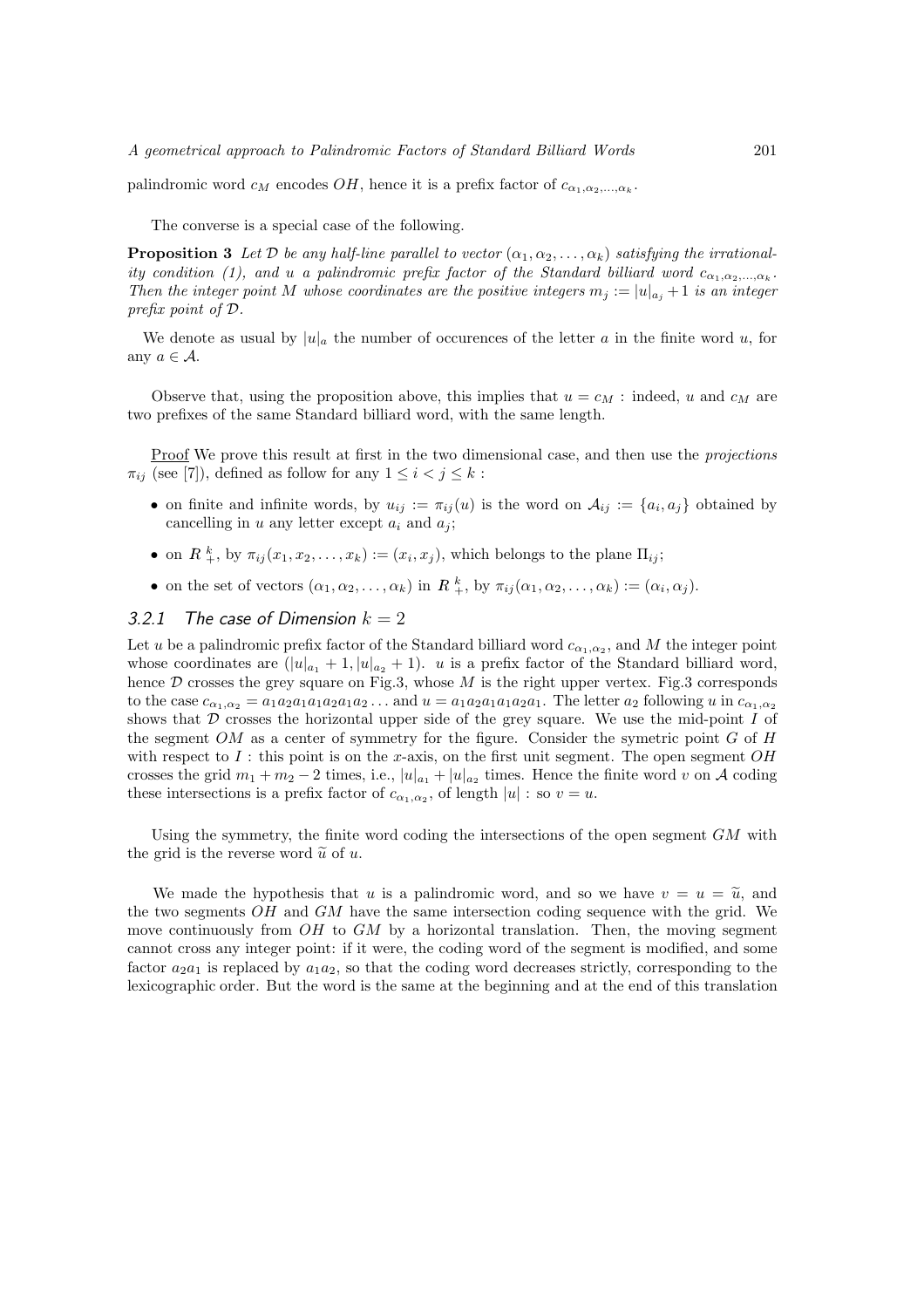

**Fig. 3:** *M* is an integer prefix point of *D*

movement. Hence we obtain that there are no integer point in the parallelogram  $OHMG$ , except for O and M. Thus there are no integer point in the triangle  $OHM$ , except for O and M, and this proves that  $M$  is an integer prefix point of  $\mathcal{D}$ .

# *3.2.2 The case of Higher Dimensions*

Consider now  $k \geq 3$ . Let u be a palindromic prefix factor of the Standard billiard word  $c_{\alpha_1,\alpha_2,...,\alpha_k}$ , and M be the integer point whose coordinates are  $m_j := |u|_{a_j} + 1, 1 \le j \le k$ . We must prove that there are no 2-integer points in the triangle  $OHM$ , except for O and M.

Suppose that such a 2-integer point exists, namely P, and let  $1 \leq i \leq j \leq k$  such that the two coordinates  $p_i$  and  $p_j$  of P are integers. We use the corresponding projection  $\pi_{ij}$ . Then :

- $u_{ij}$  is a palindromic prefix factor of  $c_{\alpha_i,\alpha_j}$ ;
- $\pi_{ij}(P)$  is the integer point  $P_{ij}$  of the plane  $\Pi_{ij}$  whose coordinates are  $(p_i, p_j)$ ;
- $\pi_{ij}(M)$  is the integer point  $M_{ij}$  of the plane  $\Pi_{ij}$  whose coordinates are  $(|u|_{a_i} + 1, |u|_{a_j} + 1)$ .

Observe that  $|u|_{a_i} = |u_{ij}|_{a_i}$  and  $|u|_{a_j} = |u_{ij}|_{a_j}$ . So we can use the result above in dimension 2,  $M_{ij}$ is an integer prefix point of  $\mathcal{D}_{ij} := \pi_{ij}(\mathcal{D})$ , and the triangle  $OH_{ij}M_{ij}$  does not contain any integer point, except for O and  $M_{ij}$ . This contradicts the fact that  $P_{ij}$  is both an integer point and in the interior of the triangle  $OH_{ij}M_{ij}$ , by projection : P is an interior point of the triangle  $OHM$ , and the projection  $\pi_{ij}(OHM) = OKM_{ij}$  of this triangle is included in the triangle  $OH_{ij}M_{ij}$ , the point K being on the segment  $OH_{ij}$ .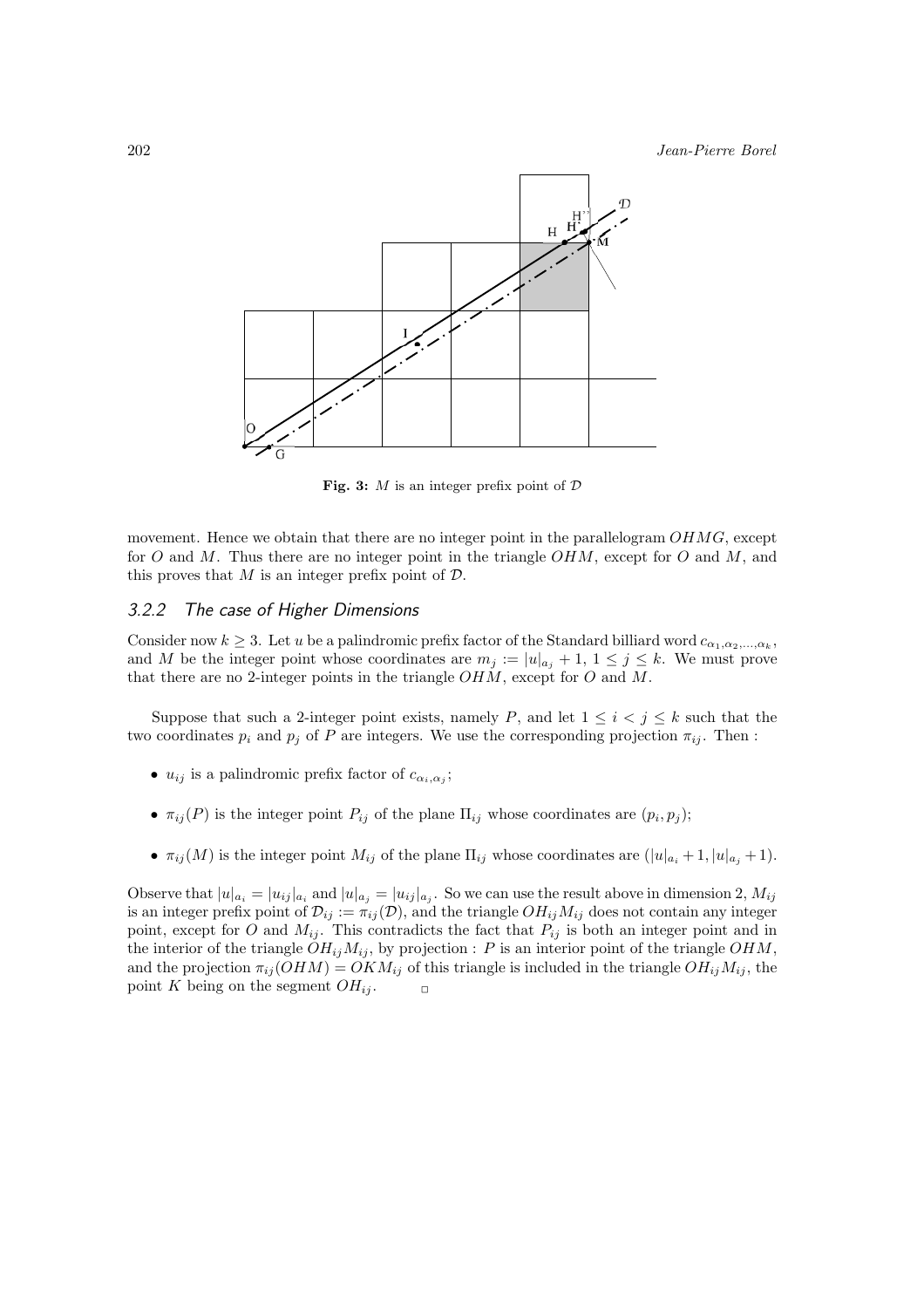#### *3.2.3 Synthesis*

Combining the two propositions above we get the following geometric characterization of the palindromic prefix factors. This characterization will be used in the sequel.

**Proposition 4** *The palindromic prefix factors of the Standard billiard words are related to the integer prefix points* M of the half-line  $\mathcal{D}$ , and are exactly the finite Standard billiard words  $c_M$ .

# 4 Palindromic Factors in dimension *k* = 2

# *4.1 Palindromic Prefixes*

As we have said, the palindromic prefix factors correspond to those points  $M$  such that there are no integer points in the triangle  $OMH$ , except for  $O$  and  $M$ . These points  $M$  of coordinates  $(m_1, m_2)$  exactly correspond to the main and intermediate convergents  $\frac{m_2}{m_1}$  of the continued fraction expansion of  $\rho := \frac{\alpha_2}{\alpha_1}$ . This is an easy consequence of a geometrical presentation of the continued fractions developement theory, made by H.J.S.Smith and Felix Klein, [15], at the end of the XIXth century, see for example [9], and can be resumed as follow.

**Theorem 3** *Let* N<sup>−</sup> *and* N<sup>+</sup> *be the sets of all integer points strictly below (resp. above) the half-line*  $\mathcal D$  *of irrational slope*  $\rho = \frac{\alpha_2}{\alpha_1}$ *. Let*  $\mathcal C_-\$  *and*  $\mathcal C_+$  *be the convex hulls of these sets. Then:* 

- *The boundaries of* C<sup>−</sup> *and* C<sup>+</sup> *are two infinite polygonal lines. For* C<sup>−</sup> *(resp.* C+*), this line contains the positive part of the* x*-axis (resp.* y*-axis) starting from* I *(resp. from* J*), and an infinite sequence of finite segments, whose slopes are decreasing (resp. increasing) and are equal to the main convergents of* ρ*, bigger (resp. smaller) than* ρ*.*
- The vertices  $M = (m_1, m_2)$  of these polygonal lines are the integer points such that  $\frac{m_2}{m_1}$  is *a main convergent of the continued fraction expansion of* ρ*;*
- The other integer points  $M = (m_1, m_2)$  on the polygonal line are the integer points such *that*  $\frac{m_2}{m_1}$  *is an intermediate convergent of the continued fraction expansion of*  $\rho$ ;

These boundaries are called the Newton polygonal line associated to the half-line  $D$ . They are very close to  $\mathcal{D}$ , as seen in Fig.4, and closer when the partial quotients  $a_n$  of the slope are large integers. In Fig.4 above, the vertices of the Newton polygonal line are the black points, and the other integer points on the line are the white ones, except for those on the axis. It corresponds to the continued fraction expansion:

$$
\rho = [0; 1, 2, 1, 2, \ldots] = \frac{1}{1 + \frac{1}{2 + \frac{1}{1 + \frac{1}{2 + \frac{1}{\ldots}}}}}
$$

which has  $\frac{0}{1}$ ,  $\frac{1}{1}$ ,  $\frac{2}{3}$ ,  $\frac{3}{4}$ ,  $\frac{5}{7}$ ,  $\frac{8}{11}$ , ..., as main convergents, and  $\frac{1}{2}$  and  $\frac{5}{7}$  as intermediate convergents in the corresponding area.

It is an easy consequence of this construction that any integer point  $M$  on the Newton polygonal line is an integer prefix point of  $\mathcal D$  : the corresponding triangle  $OMH$  is in the intermediate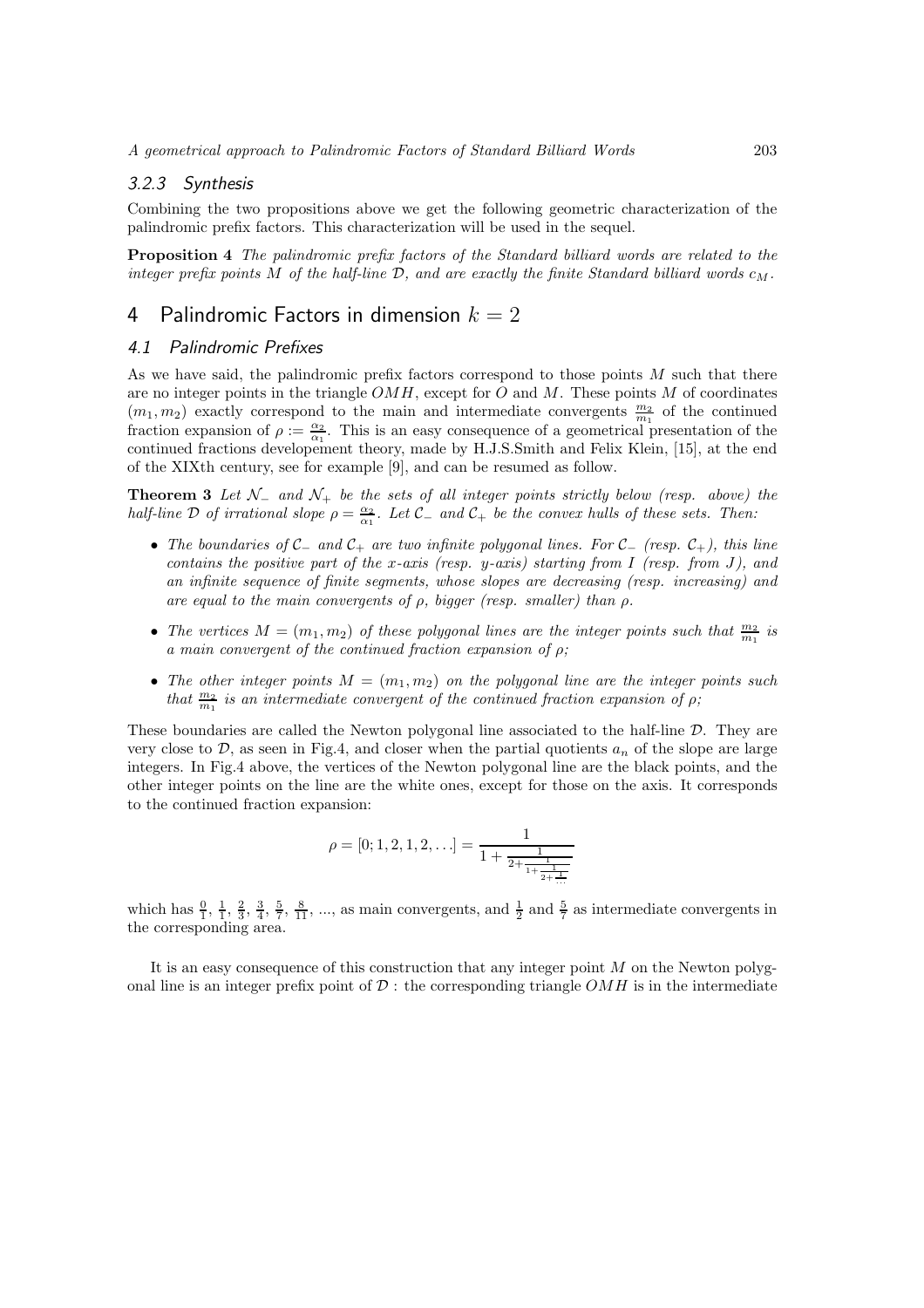

**Fig. 4:** The two Newton polygonal lines.

area between the two polygonal lines, so contains no integer points, except for O and M.

The converse property is true:

**Proposition 5** *Let* M *be any integer point, not on the Newton polygonal line. Then the interior of the triangle* OMH *contains some integer point, so that* M *cannot be an integer prefix point.*

<u>Proof</u> Let M is any integer prefix point of  $D$  below the half-line (note that the other case can be treated in a similar way), and suppose that  $M$  is not on the Newton polygonal line. Then there exists an edge  $AB$  of the Newton line such that the two segments  $OM$  and  $AB$  intersects in their interior. There are no integer points, except for  $O$ ,  $\tilde{A}$  or  $\tilde{B}$ , in the two following triangles:

- 1. the triangle  $OH'M$ : M is an integer prefix point, so that the rectangle  $OH'MG'$  does not contain any integer point, except for  $O$  and  $M$ , as noticed before;
- 2. the triangle  $OA'B'$ , except for O and integer points on the segment AB, where A' and B' are the intercepts of the line  $(AB)$  with the x-axis and the half-line D respectively (the triangle is as in Fig.5, since the slope of AB is bigger than  $\rho$ ). Indeed, AB is an edge of the Newton line, so all the integer points below  $\mathcal D$  are under the line  $(AB)$ , or on the segment AB.

From 1. we deduce that the point  $M$  is in the interior of the triangle  $BJA$ , where  $AJ$  is parallel to  $D$  and  $BJ$  is perpendicular to  $D$ .

From 2. we deduce that there are no integer point in the triangle OBA, except for O and the integer points on  $AB$ , and the parallelogram  $OCBA$  has no integer point in its interior, by symmetry with respect to the mid-point I of  $OB$ : the coordinates of I take their values in  $\frac{1}{2}\mathbb{Z}$ , so that the symmetric point of an integer point is another integer point.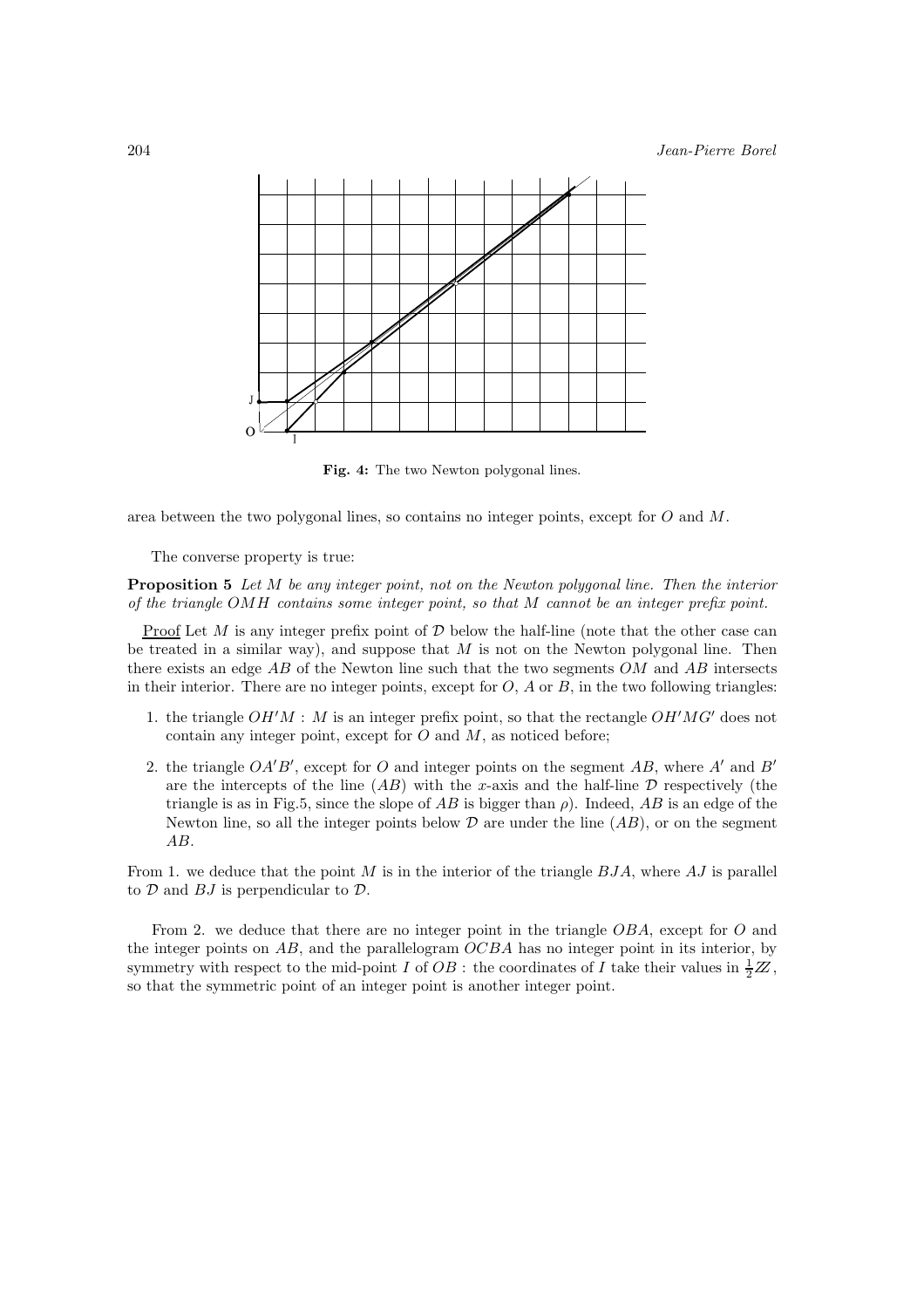

**Fig. 5:** Integer points and lattices.

This property implies that all the integer points in the plane are on the new grid built on this parallelogram (the pointed lines in Fig.5). The intersection points of this grid are integer points, and it is possible to have some other integer points on the pointed lines: this case corresponds to partial quotients  $a_n > 1$ , i.e., to the existence of other integer points on the segment AB than the endpoints A and B.

Let ABED the fondamental domain of the grid obtained from OCBA by translation of vector  $\overrightarrow{OA}$  (for simplicity reasons, E is outside the figure). M is in the interior of the triangle  $AJB$ , and so is in the interior of the parallelogram ABED.

But there are no integer points in the interior of the grid, so we get a contradiction, and this proves the announced result: the palindromic prefix factors of the Standard billiard word correspond to the integer points on the Newton polygonal line associated with the half-line, i.e., to the continued fraction expansion of the slope  $\rho$ .

# *4.2 Palindromic Factors*

In dimension 2, any palindromic factor of a Standard billiard word is a central factor of some palindromic prefix factor. This result is proved in [10], and an easy geometrical proof is given in [7]. This property gives an other characterization of sturmian words (see [13]).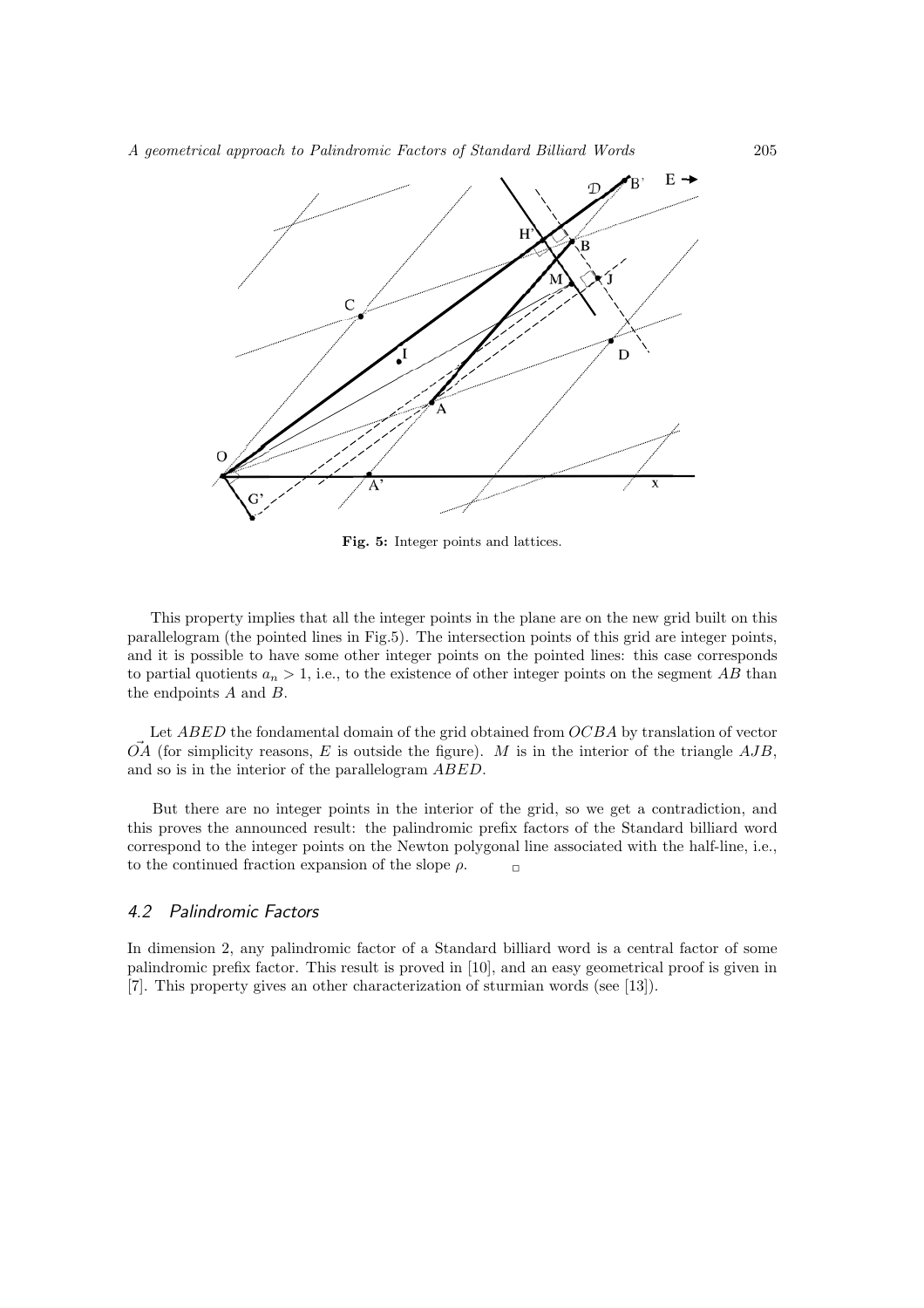# 5 Palindromic Prefixes in dimension  $k \geq 3$

In this section, we prove in a geometrical way that there exist, for any  $k \geq 3$ , some half-lines  $D$  satisfying the irrationnality condition (1), and having infinitely many integer prefix points. Moreover the proof implies the two following properties:

- the set of the half-lines having infinitely many integer prefix points is a dense subset of the positive part of the unit sphere in  $R^k$ ;
- this set has the cardinality of the continuum.

In the following we consider some open cones  $\mathcal C$  in the positive quadrant  $R^k$  of the k-dimensional space, with vertex O. The proof is based on the two following principles.

**Proposition 6** *Let* M *be any visible integer point. There exists an open cone* C *with vertex* O*, such that:*

- *the point*  $M$  *is in C*;
- the point M is an integer prefix point for any half-line  $D \in \mathcal{C}$  satisfying (1).

Proof There are no 2-integer points on the open segment OM. Note that the set of 2-integer points is a closed subset of the positive k-dimensional space. So there exists an open cylinder (see Fig.6) whose central axis is the segment  $OM$ , and containing no 2-integer points, except for those close to the the origin and to M.

The condition (1) implies that there is no 2-integer point on the segment  $OH$ , thus the 2integer points close to M are not inside the triangle OHM.

The other exceptional 2-integer points are close to the origin, they have two zero coordinates, so they cannot be in the cone  $\mathcal C$  having the same base as the cylinder, see Fig.6, where the doted lines are inside both the cone and the cylinder.

Let  $\mathcal D$  be any half-line in  $\mathcal C$ , the orthogonal projection H of M on  $\mathcal D$  is contained in the open cylinder, and so is the triangle  $OHM$ , except for the two points O and M. Thus this triangle does not contain any 2-integer point, except for  $O$  and  $M$ , and this means that  $M$  is an integer prefix point of  $\mathcal{D}$ .  $\Box$ 

**Proposition 7** *Let* C *be any open cone with vertex* O*. Then* C *contains at least one visible integer point* M*.*

By iteration we get immediately that  $C$  contains infinitely many visible integer points. The proof of this proposition needs some technical preliminary lemmas.

#### *5.1 Non-lacunary Sets of Integers*

We consider now infinite subsets, or sequences,  $N_j$  of the set of positive integers  $N^*$ , whose elements are enumerated in an increasing order by  $n_{j,r}$ ,  $r \in N^*$ . We call such a sequence an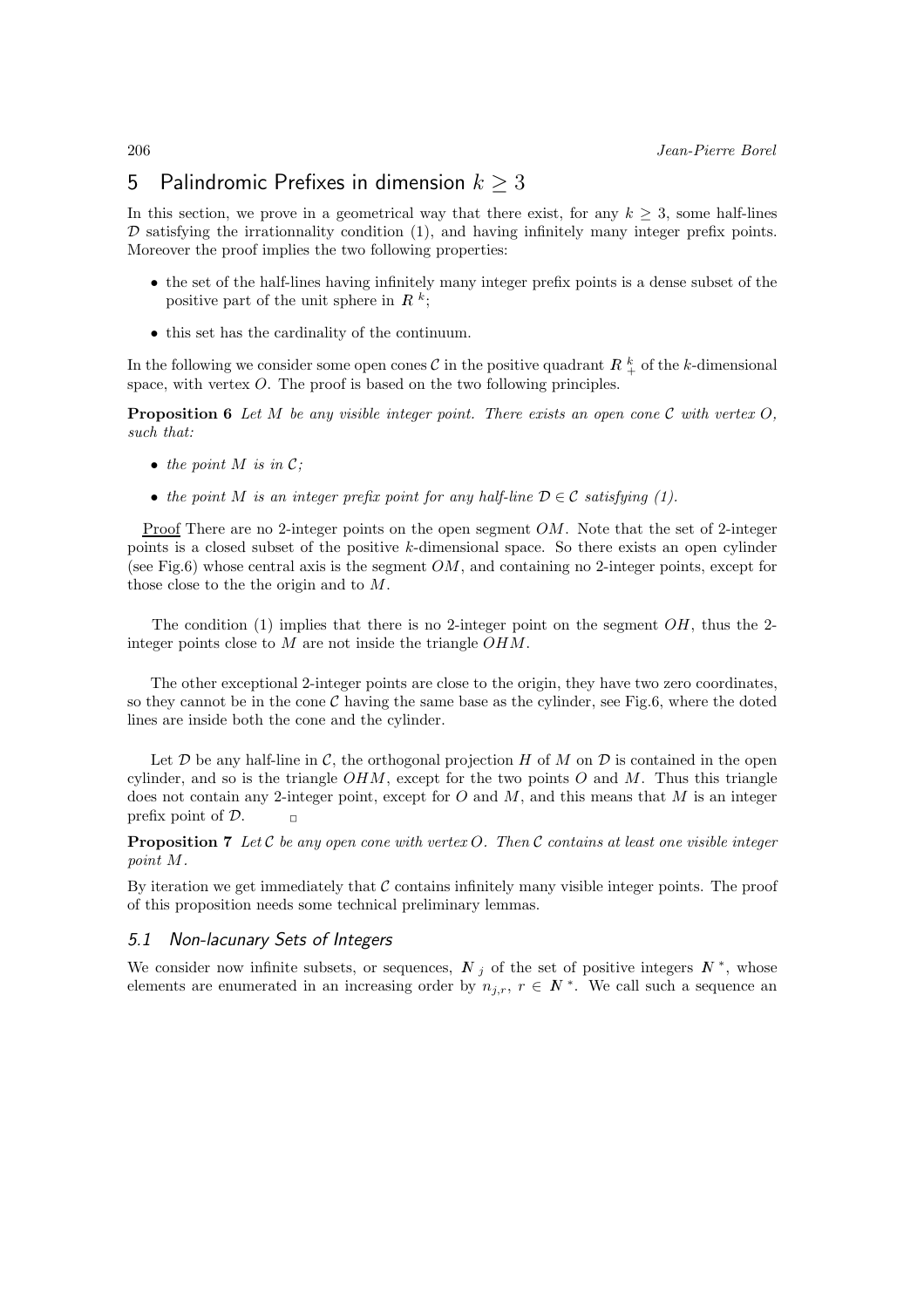

**Fig. 6:** Cylinder without 2-integer points and the associated cone

*unlacunary sequence* whenever the following property is true:

$$
\lim_{r \to +\infty} \frac{n_{j,r+1}}{n_{j,r}} = 1\tag{3}
$$

Thus an unlacunary sequence is a sequence such that for any  $\varepsilon > 0$ , the interval  $[x,(1+\varepsilon)x]$ contains at least one point in the sequence, for sufficient large x. This property is denoted by *unlac*.

### **Lemma 1** *The sequence*  $P$  *of prime numbers is unlacunary.*

This result is an easy consequence of the Prime Number Theorem, which is equivalent to  $p_n \sim$  $n \ln n$  if we denote by  $p_n$  the nth prime number in the increasing order. However the Prime Number Theorem is not easy to prove, so we shall not use this lemma.

**Lemma 2** Let p and q be two distinct prime numbers. Then the sequence  $N_{p,q}$  of those integers *having only* p *and* q *as prime factors, is unlacunary.*

<u>Proof</u> We consider the increasing sequence of the logarithms of the numbers in  $N_{p,q}$ , i.e., all real numbers  $n \ln p + m \ln q$  with non negative integer coefficients n and m, except for  $n = m = 0$ . We have to prove that the difference between two consecutive numbers in this new sequence tends to 0, thus the same property for the increasing sequence of real numbers:

$$
n + m \frac{\ln q}{\ln p}.
$$

It is well known that  $\frac{\ln q}{\ln p}$  =:  $\beta$  is an irrational number, so that the sequence of the fractional parts  $\{m\beta\}$ , with positive integers m, is dense in the unit interval [0, 1].

**Lemma 3** Let  $\beta$  be any positive irrational number. Then the increasing sequence of all numbers  $n + m\beta$ ,  $(n, m) \in \mathbb{N}^2$ , is such that the difference of two consecutive terms tends to 0.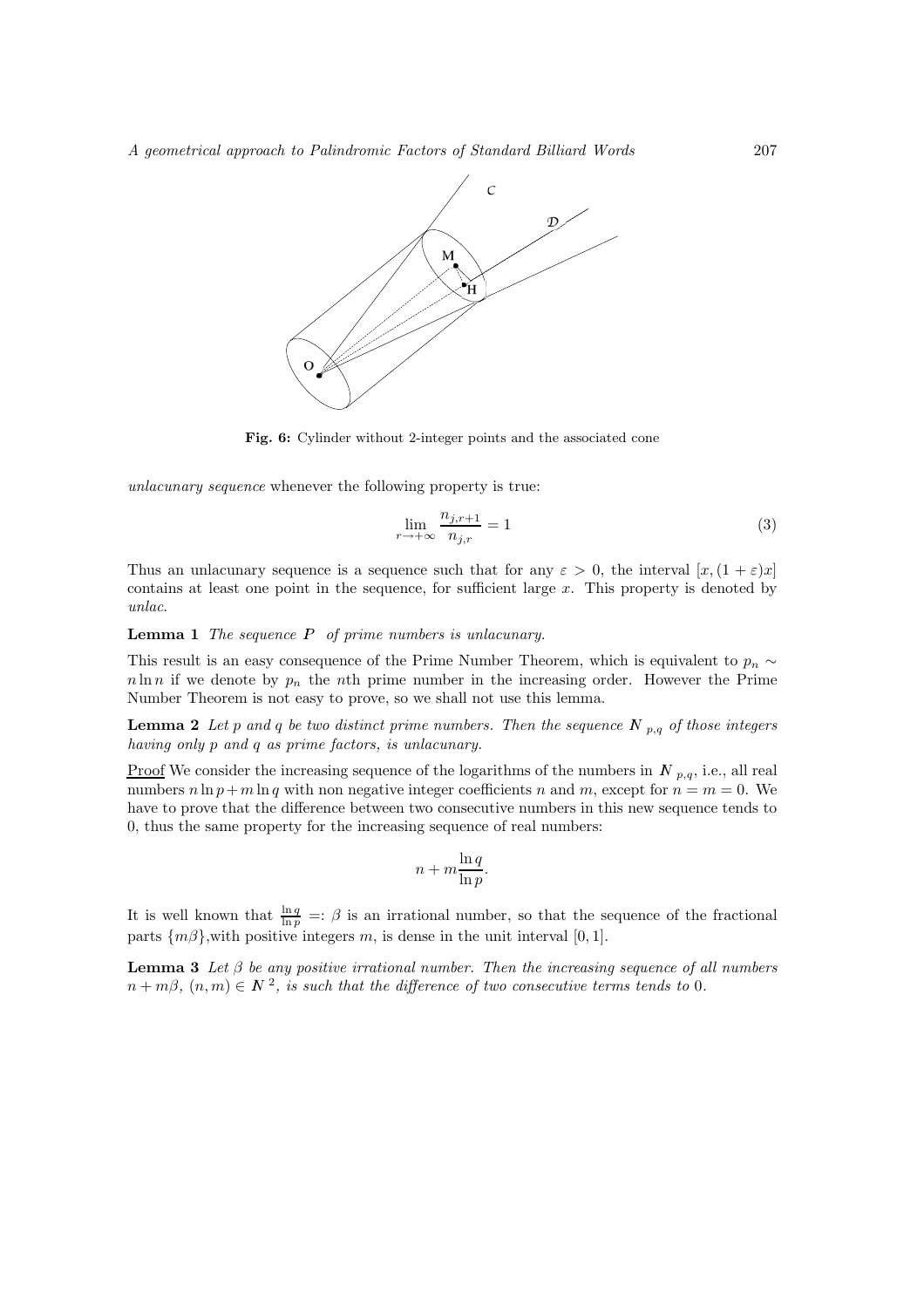<u>Proof</u> It is sufficient to show that for any positive integer N, any interval of the form  $\left[\frac{K}{N}, \frac{K+1}{N}\right]$ contains some number  $n + m\beta$ , for sufficiently large K : this property implies that the upper limit of the difference of two consecutive terms is bounded by  $\frac{1}{N}$  for any positive integer N, so is 0.

Let N be any positive integer, and consider the N intervals  $I_k := [\frac{k}{N}, \frac{k+1}{N}], 0 \leq k \leq N-1.$ Each of them contains the fractional part  $\{m_k\beta\}$ , for some positive integer  $m_k > 0$ , using the density of this sequence. We can write  $\{m_k\beta\} = m_k\beta - n_k$  with some positive integer  $n_k > 0$ .

Choose  $K > N(1 + \max_{0 \le k \le N-1} n_k)$ . Using the Euclidian division,  $K = AN + r$ , the remainder r satisfies  $0 \le r \le N-1$  and the quotient A is such that  $A > \max_{0 \le k \le N-1} n_k$ . Then we have :

$$
\frac{K}{N} = A + \frac{r}{N} < (A - n_r) + m_r \beta < A + \frac{r+1}{N} = \frac{K+1}{N}
$$

which implies the expected result, since  $A - n_r$  and  $m_r$  are positive integers.

As said before, the ratio  $\frac{\ln q}{\ln p}$  is an irrational real number, which proves lemma 2.

**Lemma 4** Let  $N_j$ ,  $1 \leq j \leq k$ , be k unlacunary sequences, and C any open cone with vertex O. Then C contains infinitely many points of the direct product  $\bigotimes_{j=1}^k N_j$ .

<u>Proof</u> The open cone C contains some point  $X = (x_1, x_2, \ldots, x_k)$  and some neighbourhood of X. Thus it contains some k-cube whose main diagonal is of the form XY with  $Y = (1 + \varepsilon)X :=$  $((1+\varepsilon)x_1,(1+\varepsilon)x_2,\ldots,(1+\varepsilon)x_k)$  for some  $\varepsilon > 0$ . Then we use the *unlac* property for all the sequences  $N_j$ : there exists some  $\lambda$  such that the interval  $[\lambda x_j, (1+\varepsilon)\lambda x_j]$  contains some element  $n_j$  of N<sub>i</sub> for all j (we consider only a finite number of unlacunary sequences). The new k-cube whose main diagonal is  $X'Y'$ , with  $X' := \lambda X$  and  $Y' := \lambda Y$ , is the image of the former one by the homothety of center O and ratio  $\lambda$ . So this new cube is in the interior of C. But the integer point  $(n_1, n_2, \ldots, n_k)$  is inside the new k-cube, so is inside C.

Note that the proof can be made for arbitrary large values of  $\lambda$ , so that we get infinitely many points in the direct product  $\bigotimes_{j=1}^k N_j$ , which are contained in  $\mathcal{C}$ .

# *5.2 Proof of Proposition 7*

We apply lemma 4, using  $N_j := N_{p_{2j-1},p_{2j}}$  for  $1 \leq j \leq k$ , where  $p_j$  is the j<sup>th</sup> prime number in increasing order. Then the cone C contains some points of the direct product  $\bigotimes_{j=1}^k N_j$ , and such a point is a visible point: any two of its coordinates are coprime.

An other proof can be made, using  $N_i = P$  for any j. We must consider some open cone C' in C such that any half-line  $(\alpha_1, \alpha_2, \ldots, \alpha_k)$  in C' have distincts  $\alpha_j$ 's. Such a cone exists, and contains some point in  $P^{\otimes n}$ , whose coordinates are distinct prime numbers. It is clear that this point is a visible point.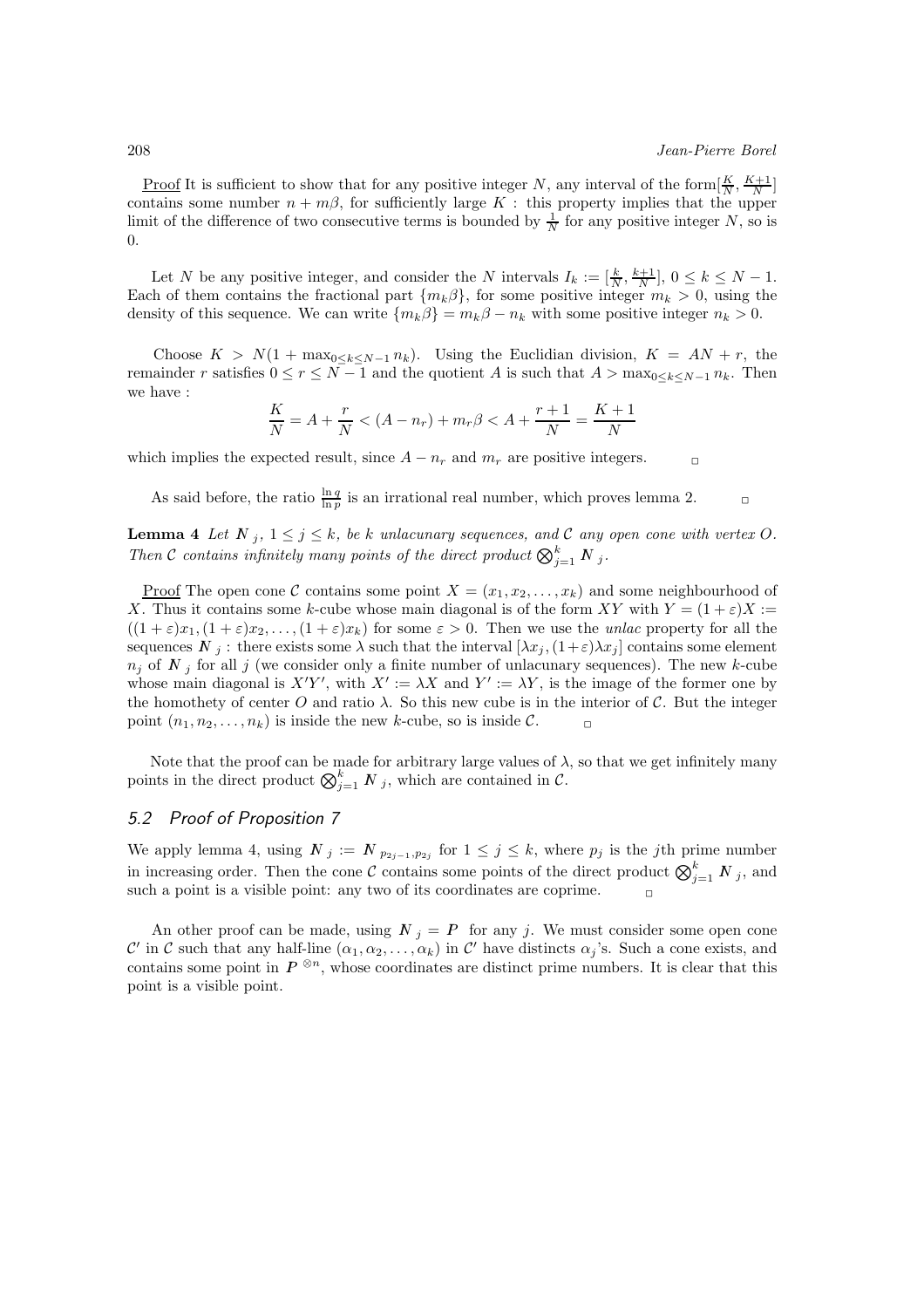### *5.3 Existence of Lines with an Infinity of Integer Prefix Points*

We can now give the geometrical proof of the main announced result, by combining propositions 6 and 7. We start from any visible point  $M_0$ , then there exists some open cone  $C_0$  such that  $M_0$ is an integer prefix point of any half-line  $\mathcal D$  in  $\mathcal C_0$  and satisfying (1). Then we take a new visible



**Fig. 7:** Successive cones

point  $M_1$  inside this cone, this new point is an integer prefix point of any half-line  $\mathcal D$  satisfying (1) in a new cone  $C_1$ , included in  $C_0$  (see Fig.7): using proposition 6 we get an open cone  $C_1'$ , and take  $C_1 := C_0 \cap C_1'$ . Then we iterate, taking inside  $C_1$  a new visible point  $M_2$ , and then the open cone  $\mathcal{C}_2$ , and so on.

The infinite sequence of the open cones  $\mathcal{C}_n$  is a decreasing one, so there exists some half-line D in the limit set  $\bigcap_{n=0}^{\infty} \mathcal{C}_n$  (more precisely, it can be proved that the limit set is exactly equal to some half-line starting from the origin), and all the integer points  $M_n$  are integer prefix points of  $\mathcal{D}$ .  $\Box$ 

More precisely, this method gives the existence of a large set of lines with infinitely many integer prefix points. We start from any open cone  $C_0$  as above. Then there exist two visible points  $M_1$  and  $M'_1$  in this cone. Then by iteration, we get two new open cones, and two new visible points in each cone, and so on. This proves that the set of those lines in  $C_0$  with infinitely many integer prefix points, has the cardinality of the continuum.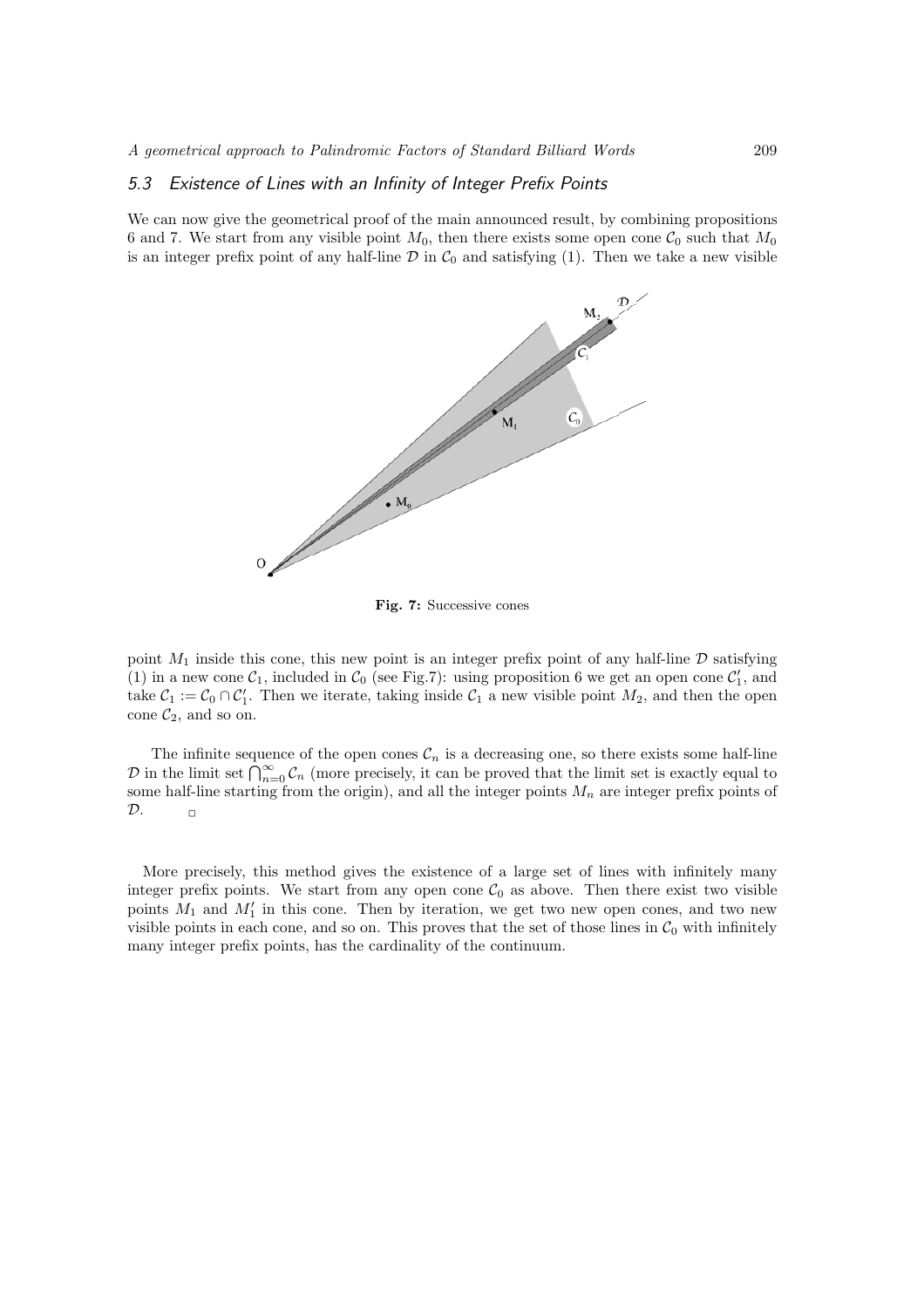# Acknowledgements

The author thanks the referees for their interesting suggestions.

# References

- [1] J.-P. Allouche, J. Shallit, *Automatic sequences: Theory and Applications*, Cambridge University Press, 2003.
- [2] P. Arnoux, C. Mauduit, I. Shiokawa, J. I. Tamura, Complexity of sequences defined by billiard in the cube, *Bull. Soc. Math. France*, **122** (1994), 1-12.
- [3] Y. Baryshnikov, Complexity of trajectories in rectangular billiards, *Comm. Math. Phys.*, **174** (1995), 43-56.
- [4] J. Berstel, A. de Luca, Sturmian words, Lyndon words and trees, *Theoret. Comput. Sci.*, **178** (1997), 171-203.
- [5] J. BERSTEL, P. SÉÉBOLD, Sturmian words, in M. Lothaire, *Algebraic combinatorics on words*, Cambridge University Press, 2002.
- [6] J-P. Borel, F. Laubie, Quelques mots sur la droite projective r´eelle, *J. Th´eorie des Nombres de Bordeaux*, **5** (1993), 23-51.
- [7] J-P. Borel, C. Reutenauer, Palindromic factors of billiard words, *Theoret. Comput. Sci.*, **340-2** (2005), pp. 334-348.
- [8] E. B. Christoffel, Observatio arithmetica, *Annali di Matematica*, **6** (1875), 148-152.
- [9] H. Davenport, *The Higher Arithmetic : An Introduction to the Theory of Numbers, 7th ed.*, Cambridge Univ. Press, Cambridge, 1999.
- [10] A. de Luca, Sturmian words : structure, combinatorics, and their arithmetics, *Theoret. Comput. Sci.*, **183** (1997), 45-82.
- [11] A. DE LUCA, Combinatorics of standard sturmian words. In: *Structures in Logic and Computer Science*, Lecture Notes Comput. Sci., **1261**, Springer-Verlag, 1997, 249-267.
- [12] X. Droubay, Palindromes in the Fibonacci word, *Inf. Proc. Letters*, **55** (1995), 217-221.
- [13] X. Droubay, G. Pirillo, Palindromes and Sturmian words, *Theoret. Comput. Sci.*, **223** (1999), 73-85.
- [14] R.L. Graham, D.E. Knuth, O. Patashnik, *Concrete Mathematics*, Addison-Wesley, Reading, MA, 2nd ed., 1994.
- [15] F. Klein, *Ausgew¨ahlte Kapitel der Zahlentheorie*, Teubner, Liepzig, 1907.
- [16] G. Pirillo, A new characteristic property of the palindrome prefixes of a standard Sturmian word. In: *S´em. Lotharingien Combinatoire*, **43** (1999), (electronic, see http://www.mat.univie.ac.at/∼slc/).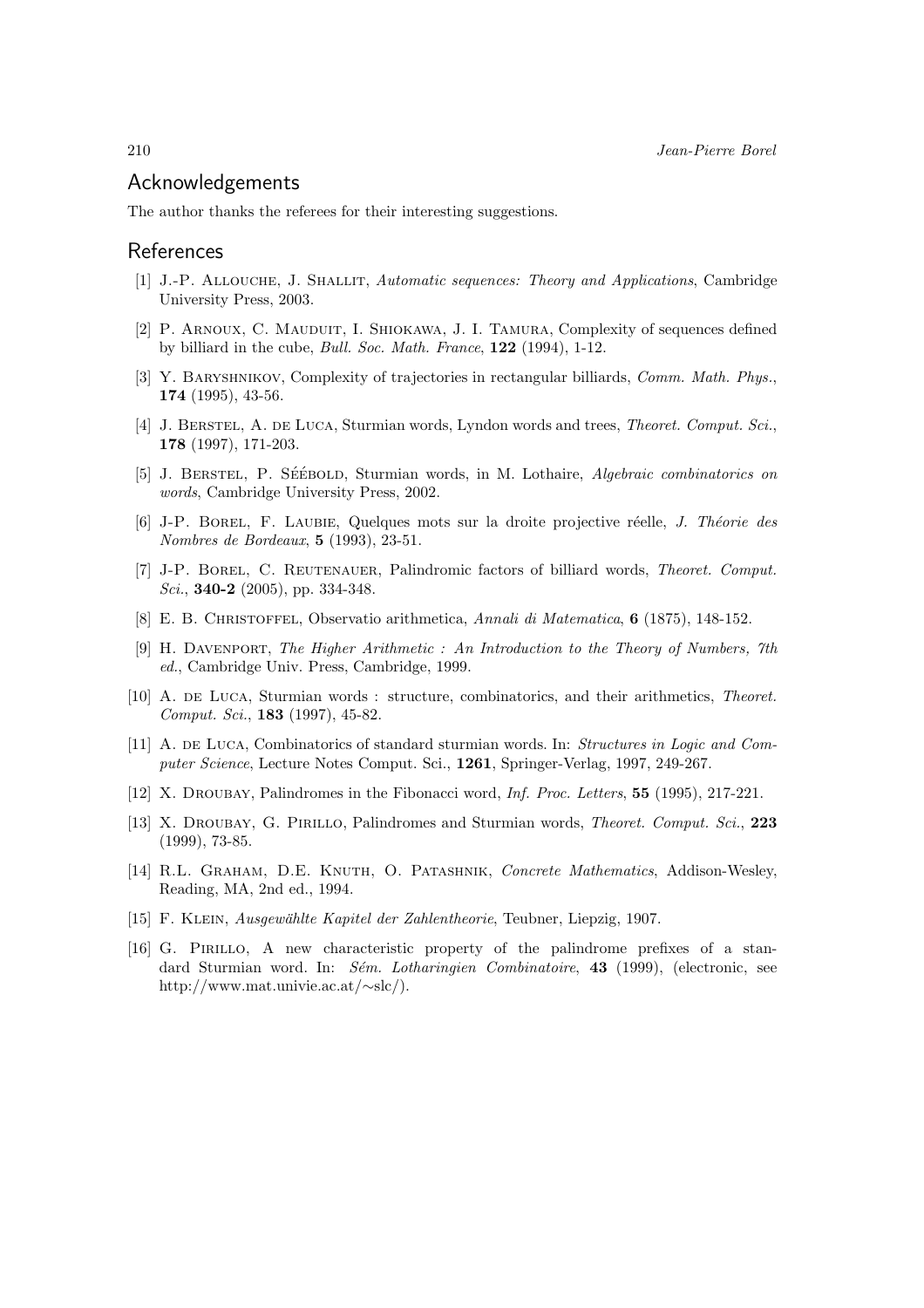[17] N. Pytheas Fogg, *Substitutions in Dynamics, Arithmetics and Combinatorics*, Lecture Notes in Math. **1794**, V. Berthé *et al.* ed., 2002.